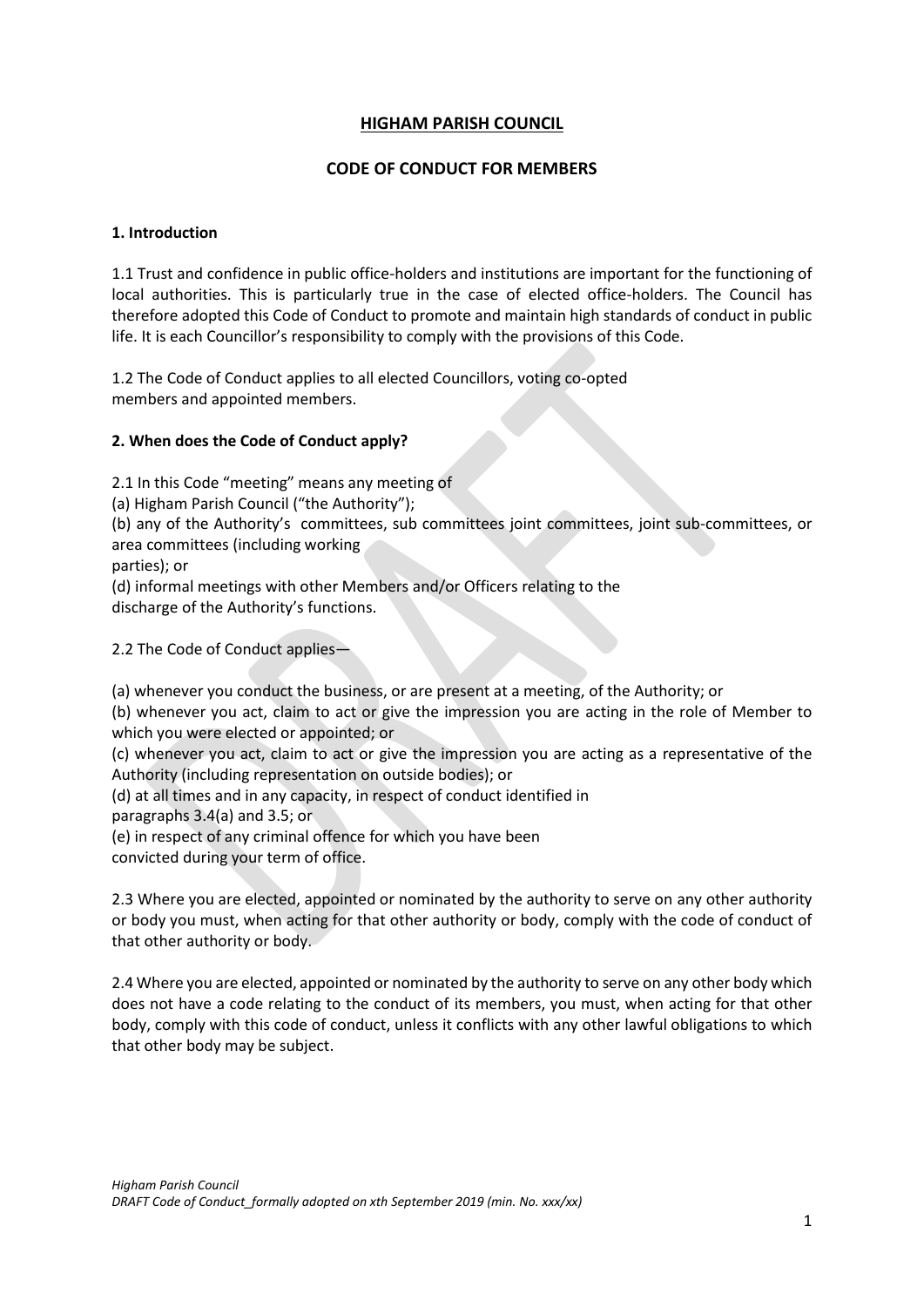#### **3. Rules of Conduct**

**3.1** As a Member of Higham Parish Council you shall have regard to the Seven Principles of Public Life.

## *Selflessness*

Holders of public office should act solely in terms of the public interest.

## *Integrity*

Holders of public office must avoid placing themselves under any obligation to people or organisations that might try inappropriately to influence them in their work. They should not act or take decisions in order to gain financial or other material benefits for themselves, their family, or their friends. They must declare and resolve any interests and relationships.

## *Objectivity*

Holders of public office must act and take decisions impartially, fairly and on merit, using the best evidence and without discrimination or bias.

## *Accountability*

Holders of public office are accountable to the public for their decisions and actions and must submit themselves to the scrutiny necessary to ensure this.

## *Openness*

Holders of public office should act and take decisions in an open and transparent manner. Information should not be withheld from the public unless there are clear and lawful reasons for so doing.

## *Honesty*

Holders of public office should be truthful.

#### *Leadership*

Holders of public office should exhibit these principles in their own behaviour. They should actively promote and robustly support the principles and be willing to challenge poor behaviour wherever it occurs.

These general principles are the underlying principles behind the rules of conduct set out below.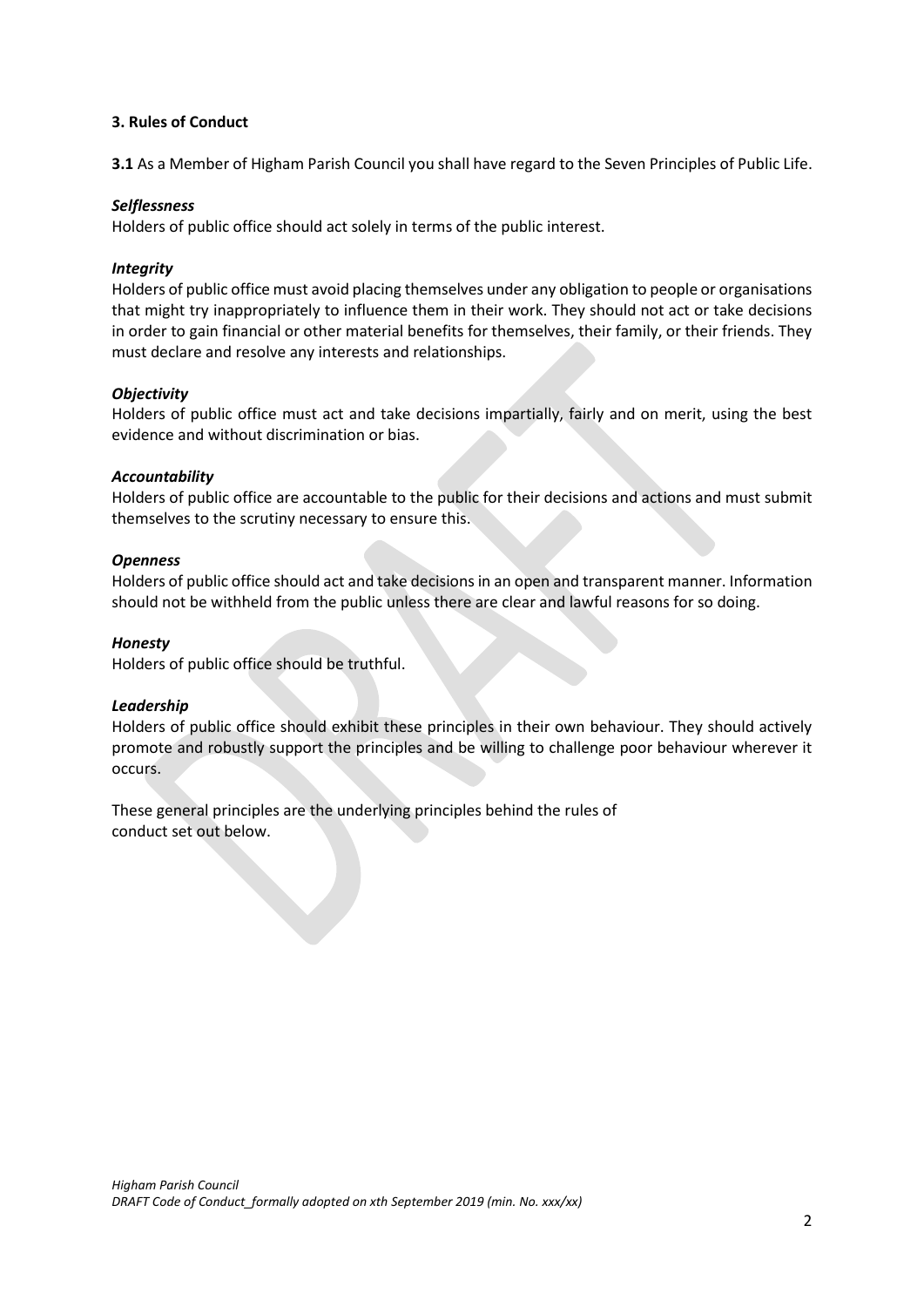## **3.2 In fulfilling your Duties and Responsibilities**

You must not:

(a) breach your duties and responsibilities with due regard to the principle that there should be equality of opportunity for all people, regardless of their gender, race, disability, sexual orientation, age or religion;

(b) disrespect others;

(c) bully or harass any person; or

(d) do anything which compromises, or which is likely to compromise, the impartiality of those who work for, or on behalf of, the Authority.

## **3.3 Information**

You must not:

(a) disclose confidential information or information which should reasonably be regarded as being of a confidential nature, without the express consent of a person authorised to give such consent, or unless required by law to do so;

(b) prevent any person from gaining access to information to which that person is entitled by law

#### . **3.4 Conduct**

You must:

(a) not conduct yourself in a manner which could reasonably be regarded as bringing your office or the Authority into disrepute;

(b) not make vexatious, malicious or frivolous complaints against other members or anyone who works for, or on behalf of, the Authority.

(c) comply with any request of the authority's Monitoring Officer or Section 151 Officer, in connection with an investigation conducted in accordance with their respective statutory powers.

#### **3.5 Use of your Position**

You must not:

(a) in your official capacity or otherwise, use or attempt to use your position improperly to confer on or secure for yourself, or any other person, an advantage or create or avoid for yourself, or any other person, a disadvantage;

(b) use, or authorise others to use, the resources of the Authority—

(i) imprudently;

(ii) in breach of the Authority's requirements;

(iii) unlawfully;

(iv) other than in a manner which is calculated to facilitate, or to be conducive to, the discharge of the functions of the Authority or of the office to which you have been elected or appointed;

(v) improperly for political purposes; or

(vi) improperly for private purposes.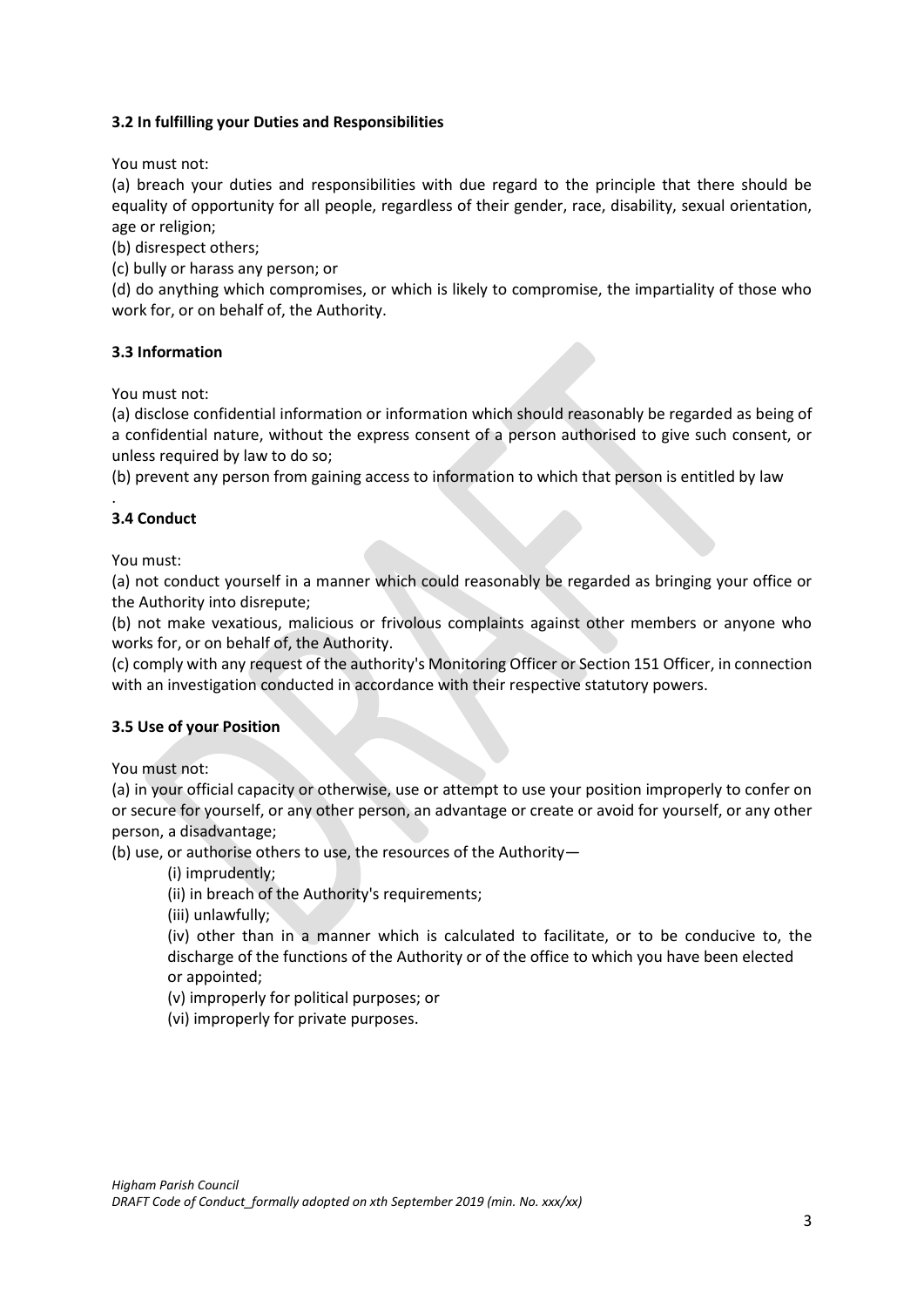## **3.6 Decision Making**

You must:

(a) when participating in meetings or reaching decisions regarding the business of the Authority, do so on the basis of the merits of the circumstances involved and in the public interest having regard to any relevant advice provided by the Authority's officers, in particular by:

- (i) the Authority's head of paid service;
- (ii) the Authority's s.151 Officer/ Chief Finance Officer;
- (iii) the Authority's Monitoring Officer/ Chief Legal Officer;

(b) give reasons for all decisions in accordance with any statutory requirements and any reasonable additional requirements imposed by the authority.

# **3.7 Compliance with the Law and the Authority's Rules and Policies**

You must:

(a) observe the law and the Authority's rules governing the claiming of expenses and allowances in connection with your duties as a member;

(b) comply with the provisions of the Bribery Act 2010 or similar;

(c) comply with the Authority's Gifts and Hospitality Policy;

(d) comply with any other policy (or part of policy) which sets out required conduct from Members, for example the Member/Officer Working Protocol and Planning Code for Members, or similar.

## **PART 2**

## **MEMBERS' INTERESTS**

## **4. Disclosable Pecuniary Interests**

4.1 You have a Disclosable Pecuniary Interest in any business of your authority if it is of a description set out in 4.2 below and is either:

(a) an interest of yours,

or that of a Relevant Person being:

(b) an interest of your spouse,

(c) an interest of your civil partner, or

(d) an interest of a person you are living with as a spouse or civil partner,

and in the case of paragraphs  $4.1(b) - (d)$  you are aware that the Relevant Person has the interest.

4.2 "Disclosable Pecuniary Interests" are defined by *The Relevant Authorities (Disclosable Pecuniary Interests) Regulations 2012* and are any employment, office, trade, profession or vocation carried on for profit or gain.

## **Sponsorship**

Any payment or provision of any other financial benefit (other than from the relevant Authority) made or provided within the relevant period in respect of any expenses incurred by the Member in carrying out duties as a Member, or towards the election expenses of the Member. This includes any payment or financial benefit from a trade union within the meaning of the Trade Union and Labour Relations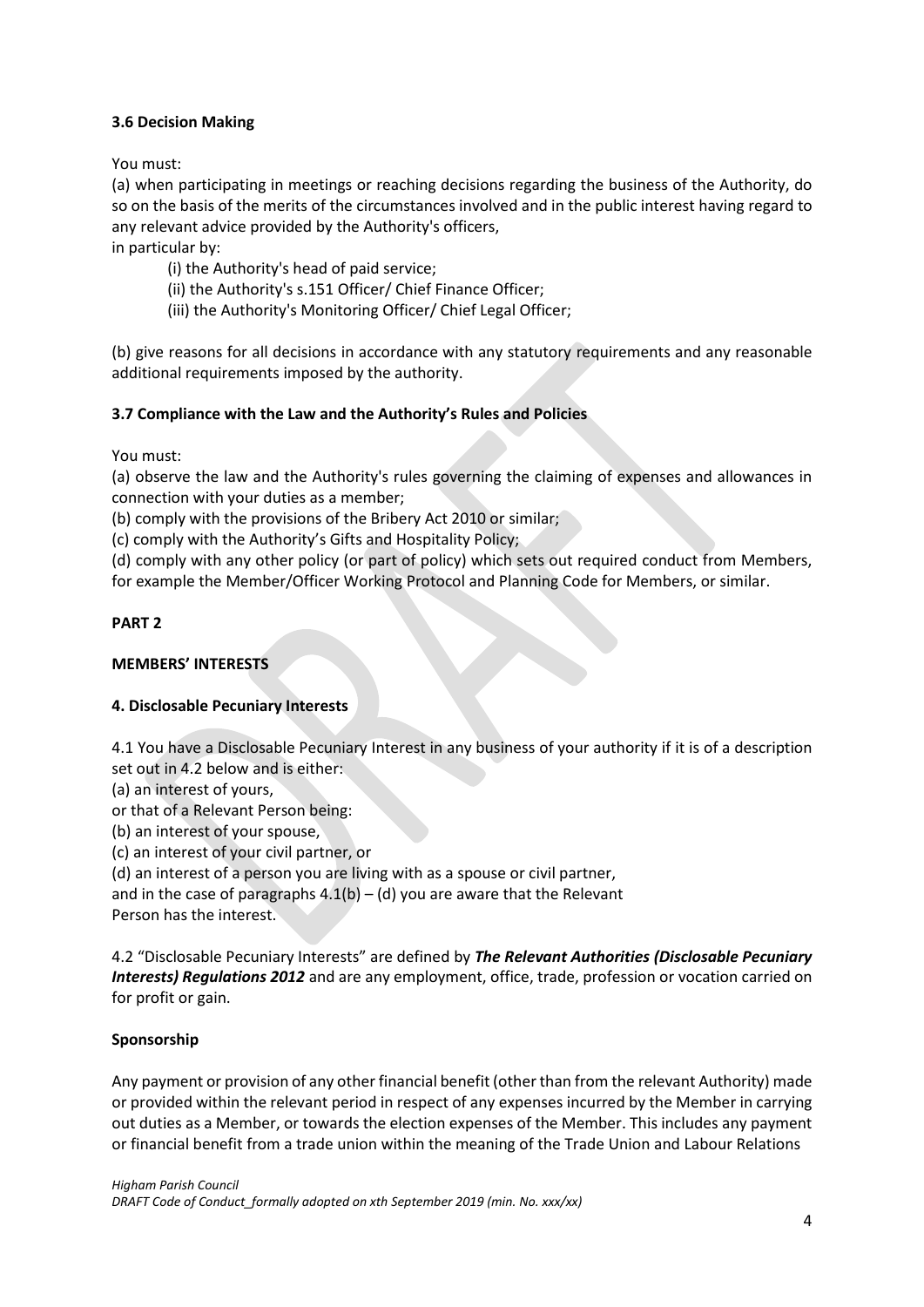(Consolidation) Act 1992.

## **Contracts**

Any contract which is made between the relevant person (or a body in which the relevant person has a beneficial interest) and the relevant Authority:

(a) under which goods or services are to be provided or works are to be executed; and

(b) which has not been fully discharged.

## **Land**

Any beneficial interest in land which is within the area of the relevant Authority.

## **Licences**

Any licence (alone or jointly with others) to occupy land in the area of the relevant Authority for a month or longer.

## **Corporate tenancies**

Any tenancy where (to the Member's knowledge)—

- (a) the landlord is the relevant Authority; and
- (b) the tenant is a body in which the relevant person has a beneficial interest.

#### **Securities**

Any beneficial interest in securities of a body where:

(a) that body (to the Member's knowledge) has a place of business or land in the area of the relevant Authority; and

(b) either:

(i) the total nominal value of the securities exceeds £25,000 or one hundredth of the total issued share capital of that body; or

(ii) if the share capital of that body is of more than one class, the total nominal value of the shares of any one class in which the relevant person has a beneficial interest exceeds one hundredth of the total issued share capital of that class.

## **5. Other Pecuniary Interests**

5.1 You have a Pecuniary Interest in any business of the Authority where it relates to or is likely to affect:

(a) any person or body who employs or has appointed you;

(b) any contract for goods, services or works made between the Authority and you or a firm in which you are a partner, a company of which you are a remunerated director, or a person or body of the description specific in paragraphs 6.1 (a)-(b) which has been fully discharged within the last 12 months;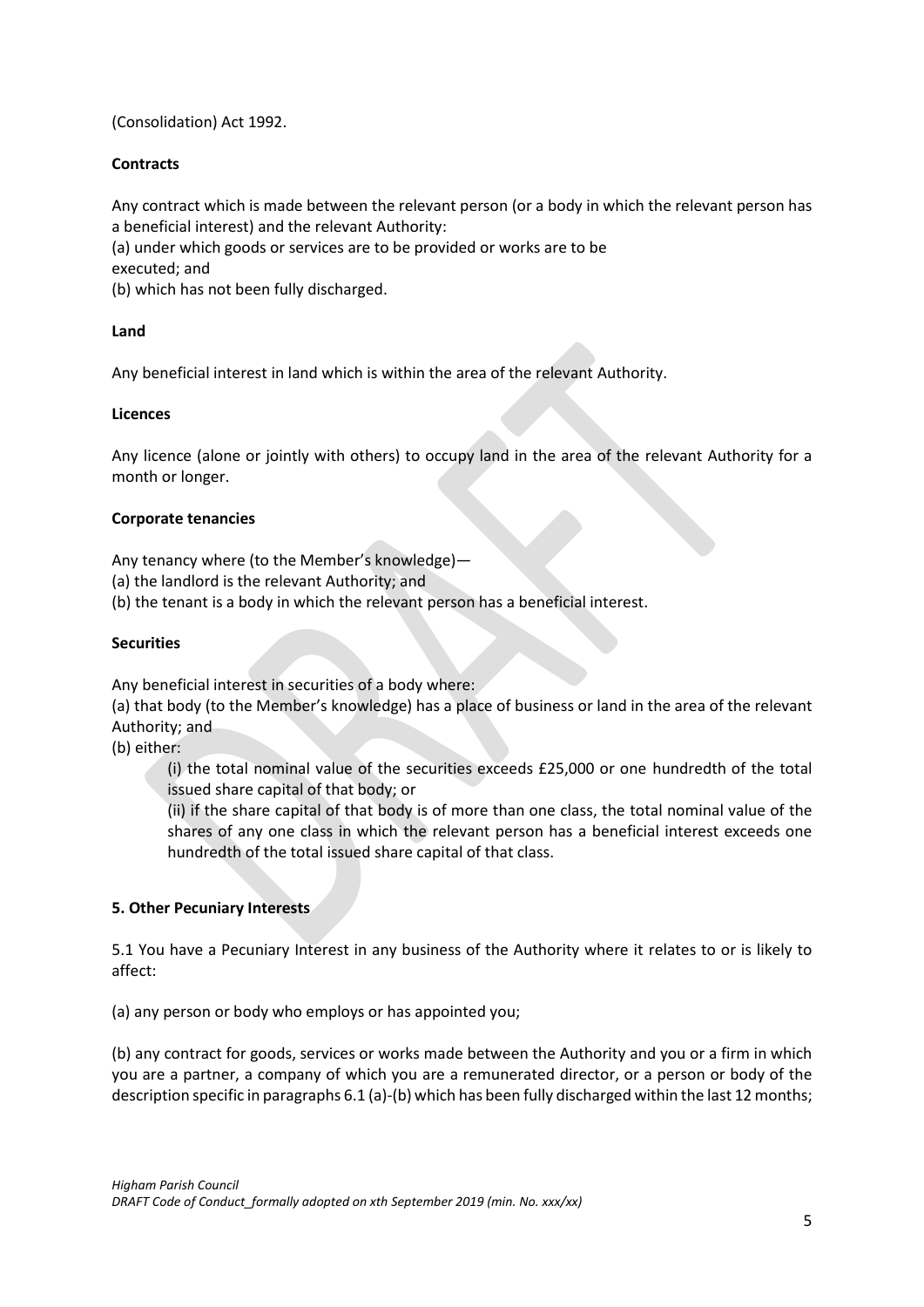## **6. Non-Pecuniary Interests**

6.1 You have a Non-Pecuniary Interest in any business of the Authority where it relates to or is likely to affect:

(a) anybody of which you are a member or in a position of general control or management and to which you are appointed or nominated by the Authority; (b) anybody:

(i) exercising functions of a public nature;

(ii) directed to charitable purposes; or

(iii) one of whose principal purposes includes the influence of public opinion or policy (including any political party or trade union); of which you are a member or in a position of general control or management;

(c) the interests of any person from whom you have received a gift or hospitality with an estimated value of at least £50;

(d) a decision in relation to that business which might reasonably be regarded as affecting your wellbeing or the wellbeing of their family or friends to a greater extent that the majority of:

(i) (in the case of Authorities with electoral divisions or wards) other council tax payers, ratepayers or inhabitants of the electoral division or ward, as the case may be, affected by the decision; or (ii) (in all other cases) other council tax payers, ratepayers or inhabitants of the Authority's area.

# **7. Disclosure of Interests (Disclosable Pecuniary Interests, Other Pecuniary Interests and Non-Pecuniary Interests)**

7.1 Subject to sub-paragraphs 7.2 to 7.3, where you have a Disclosable Pecuniary Interest, other Pecuniary Interest or Non-Pecuniary Interest in any business of the Authority and you are present at a meeting of the Authority at which the business is considered, you must disclose to that meeting the existence and nature of that interest whether or not such interest is registered on your Register of Interests or for which you have made a pending notification.

7.2 Sub-paragraph 7.1 only applies where you are aware or ought reasonably to be aware of the existence of the Relevant Person's Interest.

7.3 Where you have an interest in any business of the Authority which would be disclosable by virtue of paragraph 7.1 but by virtue of paragraph 12 (Sensitive Information) details of the interest are not registered in the Authority's published Register of Members' Interests and the interest is a Disclosable Pecuniary Interest you need not disclose the nature of the interest to the meeting.

7.4 Where you have a Pecuniary Interest in any business of the Authority and a function of the Authority may be discharged by you acting alone in relation to that business, you must ensure you notify the Authority's Monitoring Officer of the existence and nature of that interest within 28 days of becoming aware that you will be dealing with the matter even if more than 28 days before you will actually deal with the business.

7.5 Where you have an interest in any business of the Authority which would be disclosable by virtue of paragraph 7.1 and you have made an executive decision in relation to that business you must ensure that any written statement of that decision records the existence and nature of that interest. In this paragraph "executive decision" is to be construed in accordance with any regulations made by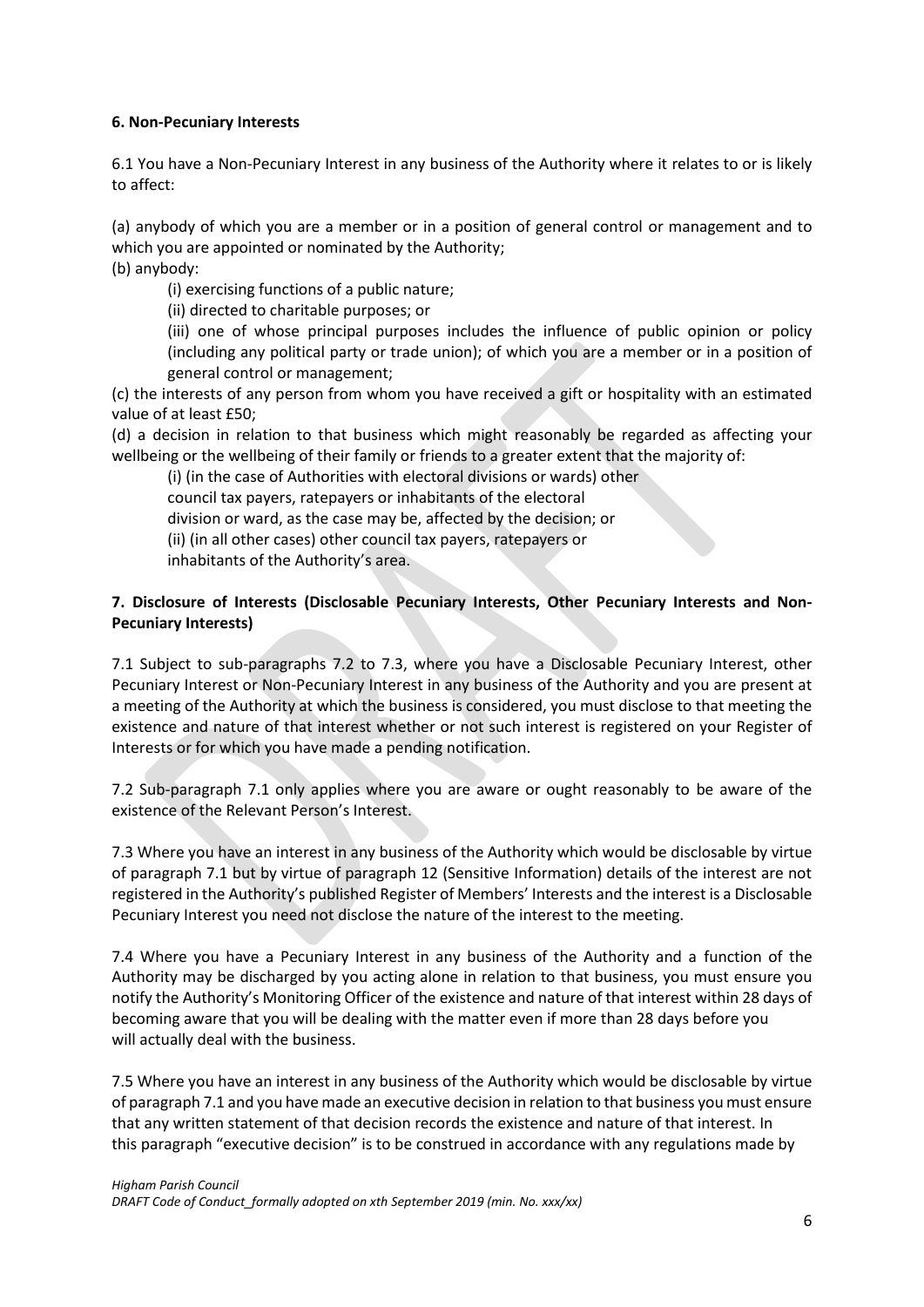the Secretary of State under section 22 of the Local Government Act 2000.

## **8. Disclosure of Interests generally**

8.1 Subject to sub-paragraph 8.2 below, you have a duty to disclose any interest, as set out in paragraphs 5 and 6 above, in considering any business of the Authority, where that interest is one which a member of the public with knowledge of the relevant facts would reasonably regard as so significant that it is likely to prejudice your judgement of the public interest.

8.2 You do not have a disclosable interest in any business of your Authority where that business relates to the functions of your Authority in respect of:

- i. housing, where you are a tenant of your Authority provided that those functions do not relate particularly to your tenancy or lease;
- ii. school meals or school transport and travelling expenses, where you are a parent or guardian of a child in full time education, or are a parent governor of a school, unless it relates particularly to the school which the child attends;
- iii. statutory sick pay under Part XI of the Social Security Contributions and Benefits Act 1992, where you are in receipt of or, are entitled to the receipt of, such pay;
- iv. an allowance, payment or indemnity given to Members;
- v. any ceremonial honour given to Members; and
- vi. setting Council Tax or a Precept under the Local Government Finance Act 1992

# **9. Effect of Disclosable Pecuniary Interests on participation**

(a) If you are present at a meeting of the Authority or of any committee, sub-committee, joint committee or joint sub-committee of the Authority and you have a Disclosable Pecuniary Interest in any matter to be considered, or being considered, at the meeting and you are aware of that Interest:

(i) You must not participate, or participate further, in any discussion of the matter at the meeting, or participate in any vote, or further vote, taken on the matter at the meeting. (ii) You must withdraw from the room or chamber where the meeting considering the business is being held unless you have received a dispensation from the Authority's Monitoring Officer.

(b) If you have a Disclosable Pecuniary Interest in any business of the Authority you must not:

(i) exercise executive functions in relation to that business; and

(ii) seek improperly to influence a decision about that business

(c) If a function of the Authority may be discharged by a Member acting alone and you have a Disclosable Pecuniary Interest in any matter to be dealt with or being dealt with in the course of discharging that function you may not take any steps or any further steps in relation to the matter (except for the purpose of enable the matter to be dealt with otherwise than by yourself).